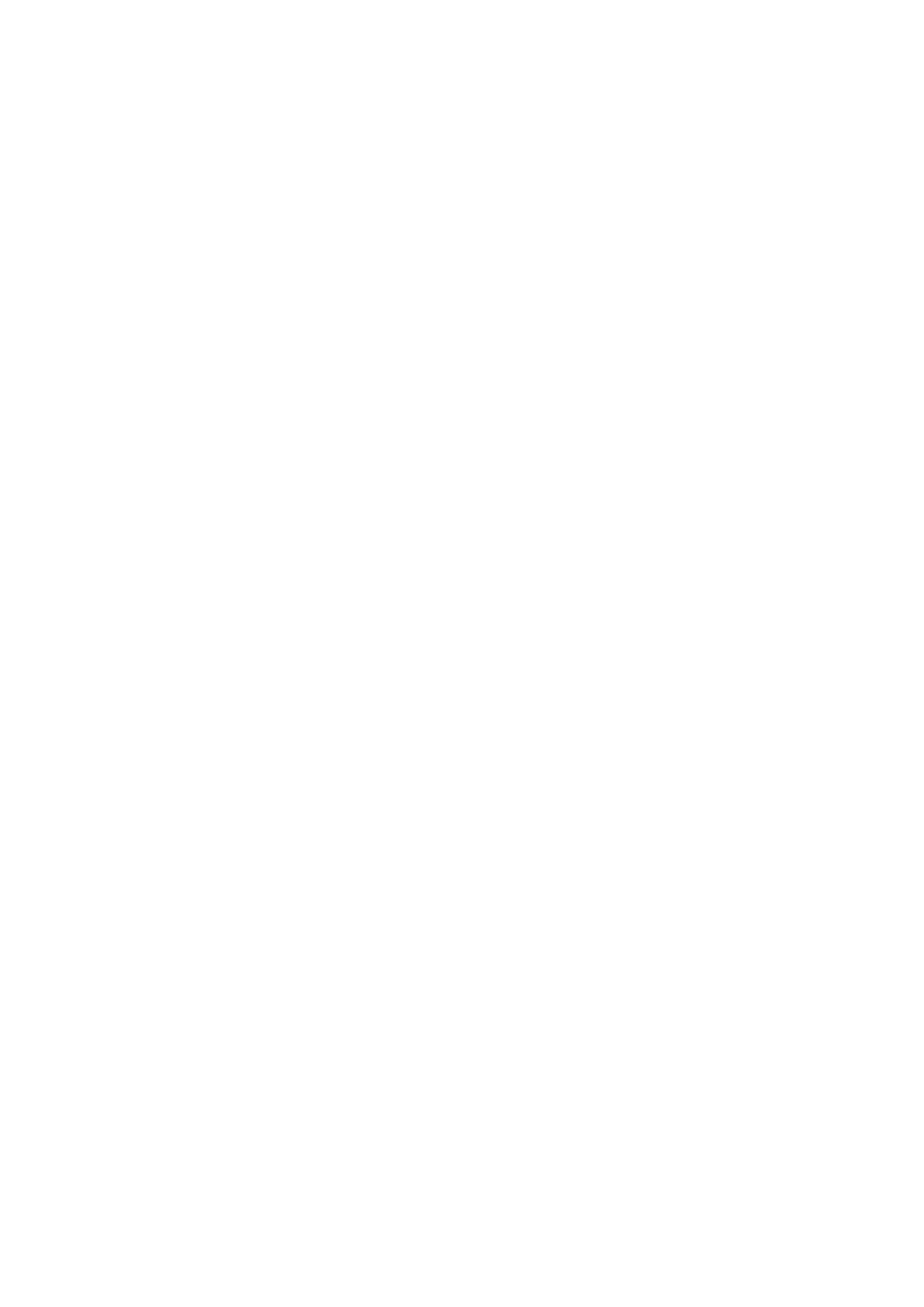**Prospectus Supplement No. 1 to Prospectus Dated December 28, 2005**



## **\$175,000,000 Euronet Worldwide, Inc. 3.50% Convertible Debentures Due 2025**

Common Stock Issuable upon Conversion of the Debentures

This prospectus supplement supplements information contained in the prospectus dated December 28, 2005 relating to the offer and sale from time to time by certain selling security holders of up to \$175,000,000 aggregate principal amount of our 3.50% Convertible Debentures Due 2025 and any shares of common stock issuable upon conversion of the debentures. The terms of the debentures are set forth in the prospectus dated December 28, 2005. This prospectus supplement should be read in conjunction with, and may not be delivered or utilized without, the prospectus. This prospectus supplement is qualified by reference to the prospectus, except to the extent that the information in this prospectus supplement supersedes the information contained in the prospectus. The terms of the debentures are set forth in the prospectus.

The securities offered hereby involve significant risks and uncertainties. These risks are described under the caption "Risk Factors" beginning on **page 9 of the prospectus. You should consider these Risk Factors before purchasing these securities.**

The debentures are not deposits or other obligations of a depository institution and are not insured by the Federal Deposit Insurance Corporation, **The Bank Insurance Fund or any other governmental agency.**

Neither the Securities and Exchange Commission nor any state securities commission has approved or disapproved of these securities or determined **if this prospectus is truthful or complete. Any representation to the contrary is a criminal offense.**

The date of this prospectus supplement is January 13, 2006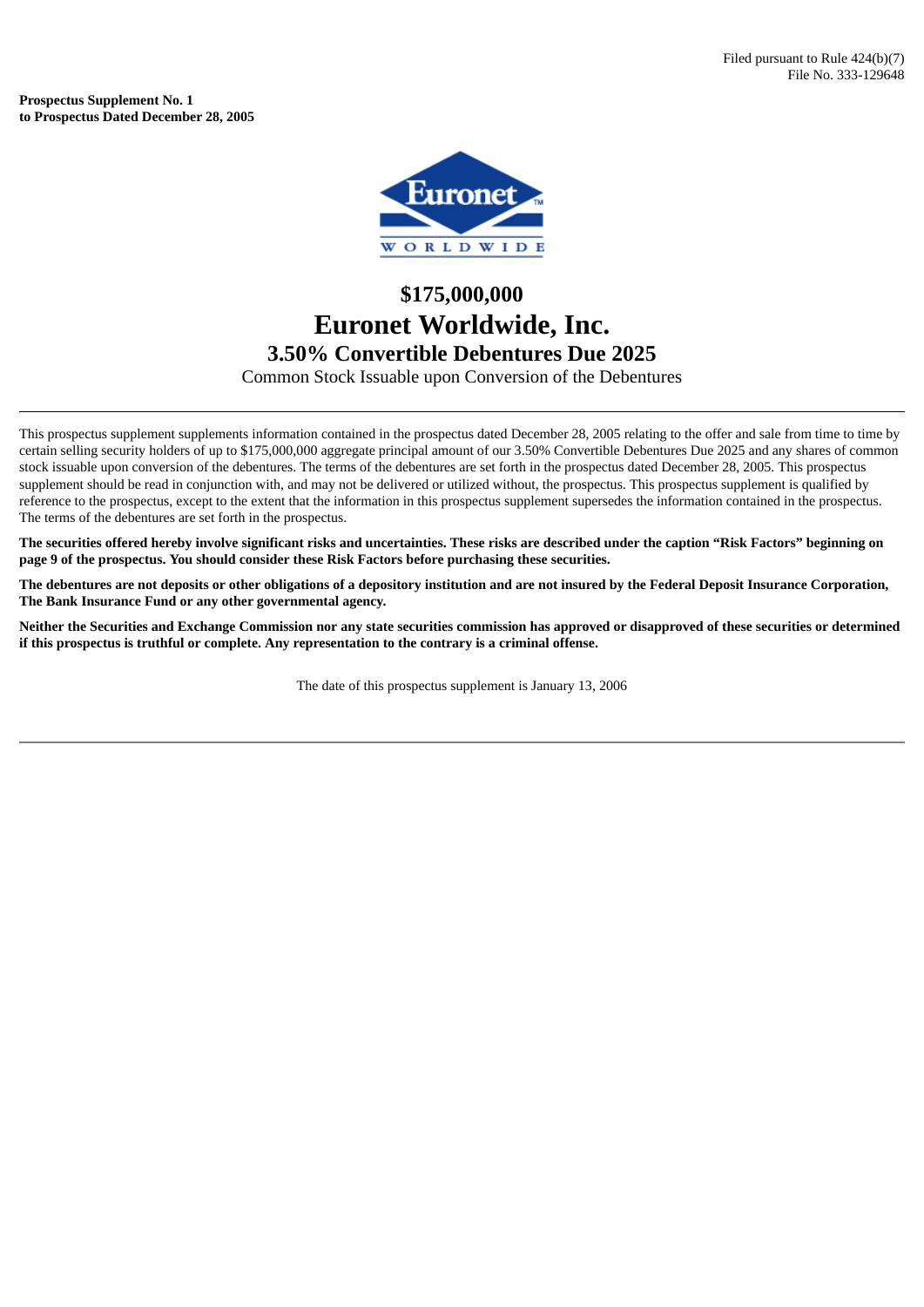## **SELLING SECURITY HOLDERS**

The information in the table appearing under the caption "Selling Security holders" in the prospectus is modified by adding the information below with respect to persons not previously listed in the prospectus or in any amendments or supplements thereto, and by superseding the information with respect to persons previously listed in the prospectus with the information that is set forth below. The information is based solely upon information provided by or on behalf of the selling security holders set forth below, and we have not independently verified such information.

Except as indicated below, none of the selling security holders set forth below has had any position, office or other material relationship with us or our affiliates within the past three years.

|                                                           | Principal<br><b>Amount of</b><br><b>Debentures</b><br><b>Beneficially</b> | Principal<br><b>Amount of</b><br><b>Debentures</b><br>That May Be | Number of<br><b>Shares</b> of<br><b>Common Stock</b><br><b>Beneficially</b><br>Owned $(2)(3)$ | <b>Number</b> of<br><b>Shares</b> of<br><b>Common Stock</b><br><b>That May Be</b> |
|-----------------------------------------------------------|---------------------------------------------------------------------------|-------------------------------------------------------------------|-----------------------------------------------------------------------------------------------|-----------------------------------------------------------------------------------|
| Name<br>ATSF-Transamerica Convertible Securities (4)      | Owned (\$)<br>9,500,000                                                   | Sold $(\text{\$})(1)$<br>9,500,000                                | 234,684.20                                                                                    | Sold $(1)(3)$<br>234,684.20                                                       |
| Argent Classic Convertible Arbitrage Fund L.P.            | 950,000                                                                   | 950,000                                                           | 23,468.42                                                                                     | 23,468.42                                                                         |
| Argent Classic Convertible Arbitrage Fund II, L.P.        | 150,000                                                                   | 150,000                                                           | 3,705.54                                                                                      | 3,705.54                                                                          |
| Argent LowLev Convertible Arbitrage Fund Ltd.             | 2,120,000                                                                 | 2,120,000                                                         | 52,371.63                                                                                     | 52,371.63                                                                         |
| Argent LowLev Convertible Arbitrage Fund II, LLC          | 40,000                                                                    | 40,000                                                            | 988.14                                                                                        | 988.14                                                                            |
| Argent LowLev Convertible Arbitrage Fund, LLC             | 340,000                                                                   | 340,000                                                           | 8,399.22                                                                                      | 8,399.22                                                                          |
| Argentum Multistrategy Fund Ltd.-Classic                  | 30,000                                                                    | 30,000                                                            | 741.11                                                                                        | 741.11                                                                            |
| Bancroft Convertible Fund, Inc.                           | 1,000,000                                                                 | 1,000,000                                                         | 24,703.60                                                                                     | 24,703.60                                                                         |
| Class C Trading Company, Ltd.                             | 170,000                                                                   | 170,000                                                           | 4,199.61                                                                                      | 4,199.61                                                                          |
| CNH CA Master Account, LP                                 | 9,750,000                                                                 | 9,750,000                                                         | 240,860.10                                                                                    | 240,860.10                                                                        |
| Ellsworth Convertible Growth And Income Fund, Inc.        | 1,000,000                                                                 | 1,000,000                                                         | 24,703.60                                                                                     | 24,703.60                                                                         |
| Fore Convertible Master Fund, Ltd.                        | 7,987,000                                                                 | 7,987,000                                                         | 197,307.65                                                                                    | 197,307.65                                                                        |
| <b>HFR CA Global Select Master Trust Account</b>          | 420,000                                                                   | 420,000                                                           | 10,375.51                                                                                     | 10,375.51                                                                         |
| IDEX-Transamerica Convertible Securities Fund (4)         | 5,000,000                                                                 | 5,000,000                                                         | 123,518.00                                                                                    | 123,518.00                                                                        |
| Institutional Benchmark Series (Master Feeder) Ltd.       | 1,000,000                                                                 | 1,000,000                                                         | 24,703.60                                                                                     | 24,703.60                                                                         |
| Jefferies & Company                                       | 500,000                                                                   | 500,000                                                           | 12,351.80                                                                                     | 12,351.80                                                                         |
| Lyxor Master Fund Ref: Argent/LowLev CB c/o Argent        | 830,000                                                                   | 830,000                                                           | 20,503.99                                                                                     | 20,503.99                                                                         |
| Mackay Shields LLC as investment advisor to Aftra Health  |                                                                           |                                                                   |                                                                                               |                                                                                   |
| Fund                                                      | 110,000                                                                   | 110,000                                                           | 2,717.40                                                                                      | 2,717.40                                                                          |
| Mackay Shields LLC as investment advisor to United        |                                                                           |                                                                   |                                                                                               |                                                                                   |
| Overseas Bank (SGD)                                       | 25,000                                                                    | 25,000                                                            | 617.59                                                                                        | 617.59                                                                            |
| Mackay Shields LLC as investment advisor to United        |                                                                           |                                                                   |                                                                                               |                                                                                   |
| Overseas Bank (USD)                                       | 20,000                                                                    | 20,000                                                            | 494.07                                                                                        | 494.07                                                                            |
| Mackay Shields LLC as sub advisor to Mainstay Convertible |                                                                           |                                                                   |                                                                                               |                                                                                   |
| Fund $(4)$                                                | 2,115,000                                                                 | 2,115,000                                                         | 52,248.11                                                                                     | 52,248.11                                                                         |
| Mackay Shields LLC as sub advisor to Mainstay VP          |                                                                           |                                                                   |                                                                                               |                                                                                   |
| Convertible Fund (4)                                      | 1,455,000                                                                 | 1,455,000                                                         | 35,943.74                                                                                     | 35,943.74                                                                         |
| Mackay Shields LLC as sub advisor to New York Life        |                                                                           |                                                                   |                                                                                               |                                                                                   |
| Separate A/C 7 (4)                                        | 45,000                                                                    | 45,000                                                            | 1,111.66                                                                                      | 1,111.66                                                                          |
| Mackay Shields LLC as sub advisor to New York Life        |                                                                           |                                                                   |                                                                                               |                                                                                   |
| Insurance Co. Post 82 (4)                                 | 1,595,000                                                                 | 1,595,000                                                         | 39,402.24                                                                                     | 39,402.24                                                                         |
| Mackay Shields LLC as sub advisor to New York Life        |                                                                           |                                                                   |                                                                                               |                                                                                   |
| Insurance Co. Pre 82 (4)                                  | 710,000                                                                   | 710,000                                                           | 17,539.56                                                                                     | 17,539.56                                                                         |
| S.G. Americas Securities, LLC (5)                         | 2,500,000                                                                 | 2,500,000                                                         | 61,759.00                                                                                     | 61,759.00                                                                         |
| San Diego County Employees Retirement Association         | 1,000,000                                                                 | 1,000,000                                                         | 24,703.60                                                                                     | 24,703.60                                                                         |
| Sphinx Convertible Arb Fund SPC c/o SSI Investment        |                                                                           |                                                                   |                                                                                               |                                                                                   |
| Management                                                | 603,000                                                                   | 603,000                                                           | 14,896.27                                                                                     | 14,896.27                                                                         |
| Stonebridge Life Insurance (4)                            | 1,000,000                                                                 | 1,000,000                                                         | 24,703.60                                                                                     | 24,703.60                                                                         |
| The Estate of James Campbell CH                           | 76,000                                                                    | 76,000                                                            | 1,877.47                                                                                      | 1,877.47                                                                          |
| The Estate of James Campbell Est 2                        | 571,000                                                                   | 571,000                                                           | 14,105.76                                                                                     | 14,105.76                                                                         |
| Transamerica Life Insurance and Annuity Corp. (4)         |                                                                           |                                                                   |                                                                                               |                                                                                   |
| Xavex Convertible Arbitrage 10 Fund                       | 510,000                                                                   | 510,000                                                           | 12,598.84                                                                                     | 12,598.84                                                                         |
| Xavex Convertible Arbitrage 2 Fund                        | 80,000                                                                    | 80,000                                                            | 1,976.29                                                                                      | 1,976.29                                                                          |
| Zazove Convertible Arbitrage Fund, L.P.                   | 3,950,000                                                                 | 3,950,000                                                         | 97,579.22                                                                                     | 97,579.22                                                                         |
| Zazove Hedged Convertible Fund, L.P.                      | 1,800,000                                                                 | 1,800,000                                                         | 44,466.48                                                                                     | 44,466.48                                                                         |